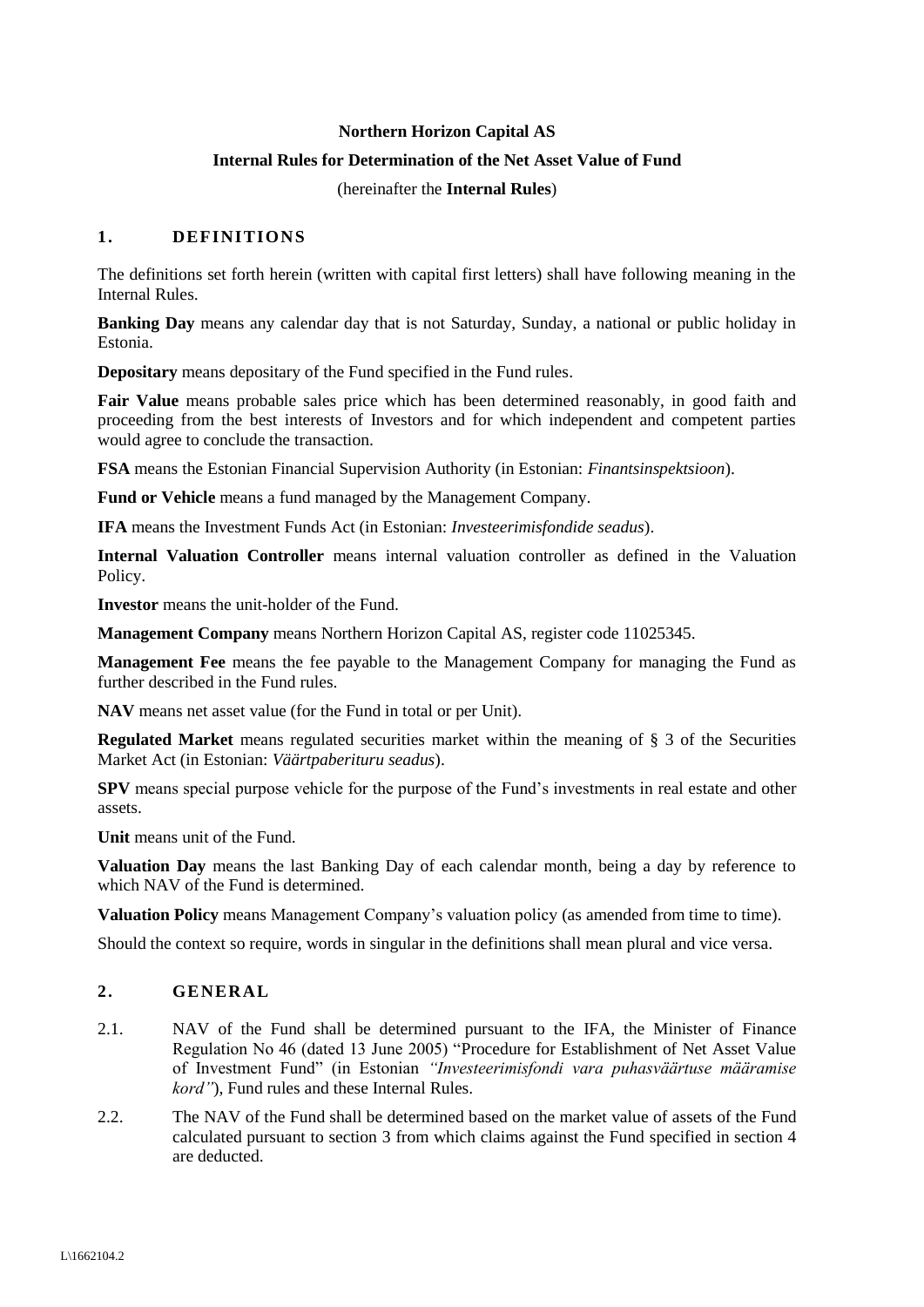- 2.3. The Management Company is responsible for determining NAV of the Fund and of a Unit. The Management Company may transfer the duty of determining NAV to a third person. Such third person must comply with these Internal Rules, Fund rules and legislation when determining NAV.
- 2.4. The Management Company may, in exceptional circumstances and taking into account the justified interests of Investors, deviate, in determining NAV of the Fund, from the regulation provided in the Internal Rules provided that determination of NAV of the Fund pursuant to the Internal Rules does not ensure Fair Value of the assets. The Management Company shall promptly notify the FSA about its decision to deviate from the regulation provided in the Internal Rules in determining NAV of the Fund.
- 2.5. The NAV of the Fund and of a Unit shall be calculated in Euros.
- 2.6. In matters not regulated in these Internal Rules, the rules of the Fund and legislation shall be complied with in determining the Fund's assets market value and NAV of the Fund and of a Unit.

# <span id="page-1-0"></span>**3. DETERMINATION OF MARKET VALUE OF FUND'S ASSETS**

- 3.1. The assets of the Fund are securities (including shares of SPV-s), other things and rights belonging to the Fund. The value of assets of the Fund equals to the total of values of assets of the Fund determined pursuant to this section [3.](#page-1-0)
- 3.2. The value of the assets of the Fund shall be determined pursuant to methods described in this section [3](#page-1-0) taking into account, above all, market value of the assets. If it is not possible to determine market value of the assets, the value of the assets shall be determined on the basis of their Fair Value.

#### 3.3. **Determination of the value of money and deposits**

- 3.3.1. The value of money and deposits shall be their book value.
- 3.3.2. The value of interest on deposits that has been calculated on the accrual basis but not yet received shall be determined as accrued income as of the Valuation Day pursuant to the provisions of section [3.9](#page-3-1) of these Internal Rules.

# 3.4. **Determination of the value of assets denominated in foreign currencies**

3.4.1. The value of all assets not expressed in Euros will be converted into Euro on the basis of the latest bid price (in Estonian: *ostukurss*) as of the Valuation Day as established by the Central Bank of Estonia.

### 3.5. **Determination of the value of securities traded at the Regulated Market and market selection principles**

- 3.5.1. The basis for determining the value of securities (including shares, debt securities, units and shares of investment funds and derivative instruments) traded at the Regulated Market shall be the closing price of the Regulated Market as of the Valuation Day. If the closing price is not available, mid price shall be used, if also the mid price is not available, bid price shall be used.
- 3.5.2. The Management Company may, proceeding from the legitimate interests of Investors, in an exceptional case, if this is necessary for determination of the Fair Value of a traded security, proceed from any known bid price, mid price or closing price within 20 Banking Days preceding the Valuation Day.
- 3.5.3. If no transactions have been made with the security at the Regulated Market within the last 20 Banking Days, then the value of the security shall be determined according to the rules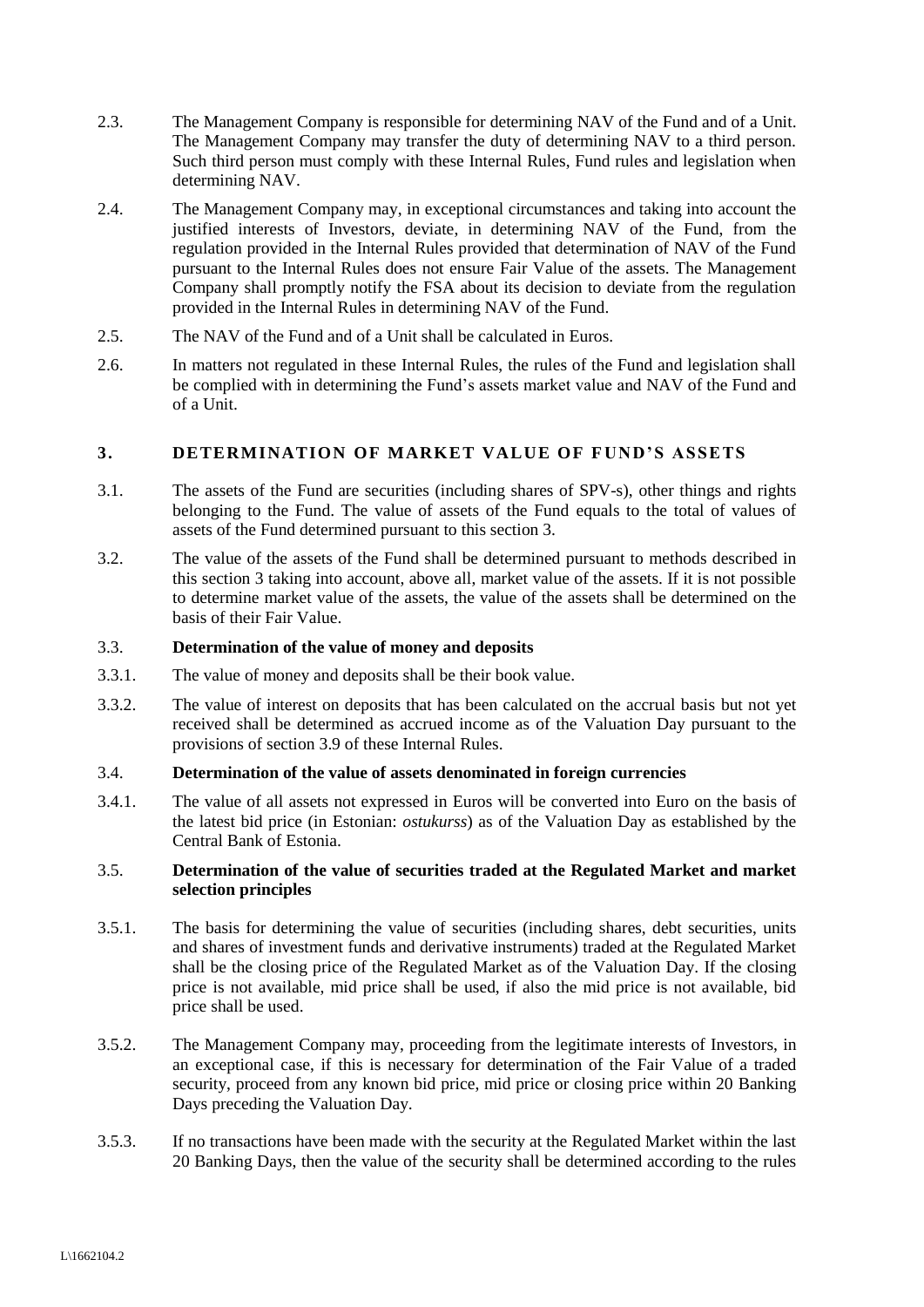for determination of the value of securities not traded at the Regulated Market pursuant to the provisions of section [3.6](#page-2-0) of these Internal Rules.

3.5.4. If a security has been quoted at several Regulated Markets, the Management Company shall select one main Regulated Market the prices of which will be taken as a basis for determination of the value of the traded security. The market from which the security was acquired shall be selected as the main market.

### <span id="page-2-0"></span>3.6. **Determination of the value of securities not traded at the Regulated Market**

- 3.6.1. The value of securities not traded at the Regulated Market shall be determined based on their Fair Value.
- 3.6.2. The value of shares of SPV-s shall be determined on the basis of the probable net realisation value (excluding any deferred taxation) estimated with prudence and in good faith using the value of real estate as determined pursuant to section [3.8.](#page-2-1)
- 3.6.3. The value of an investment fund unit or share not traded at the Regulated Market shall be its last redemption price known to the Management Company or, if the redemption price is not available, the net asset value of unit or share of the investment fund.
- 3.6.4. The value of debt securities not traded at the Regulated Market shall be determined on the basis of dealer-supplied quotations or by a pricing service approved by the Internal Valuation Controller of the Fund or, to the extent such prices are not deemed to be representative of market values, such debt securities shall be valued at Fair Value according to the Valuation Policy. Money market instruments held by the Fund with a remaining maturity of 90 days or less will be valued by the amortised cost method, which approximates market value.
- 3.6.5. The value of derivative instruments not traded at the Regulated Market shall be determined considering the value of the underlying asset, the risk of the counterparty (credit risk), price movements and the time left for liquidation of positions.

### 3.7. **Determination of the value of repurchase and reverse repurchase agreements**

- 3.7.1. The value of a repurchase agreement is the value of the securities constituting the underlying assets of such agreement, minus the accrued difference between the repurchase and sale price (in Estonian: *periodiseeritud tagasiostu- ja müügihinna vahe*) of such securities.
- 3.7.2. The value of a reverse repurchase agreement and a reverse repurchase agreement with the right of resale is one of the following, whichever value is lower:
	- (a) the purchase price of the securities constituting the underlying assets of the agreement, plus the accrued difference between the resale and purchase price of such securities:
	- (b) the value of the securities constituting the underlying assets of the agreement.
- 3.7.3. The value of a repurchase agreement with the right of repurchase is one of the following, whichever value is lower:
	- (a) the sale price of the securities constituting the underlying assets of the agreement;
	- (b) the value of the securities constituting the underlying assets of the agreement, minus the accrued difference between the repurchase and sale price of such securities.

#### <span id="page-2-1"></span>3.8. **Determination of the value of real estate**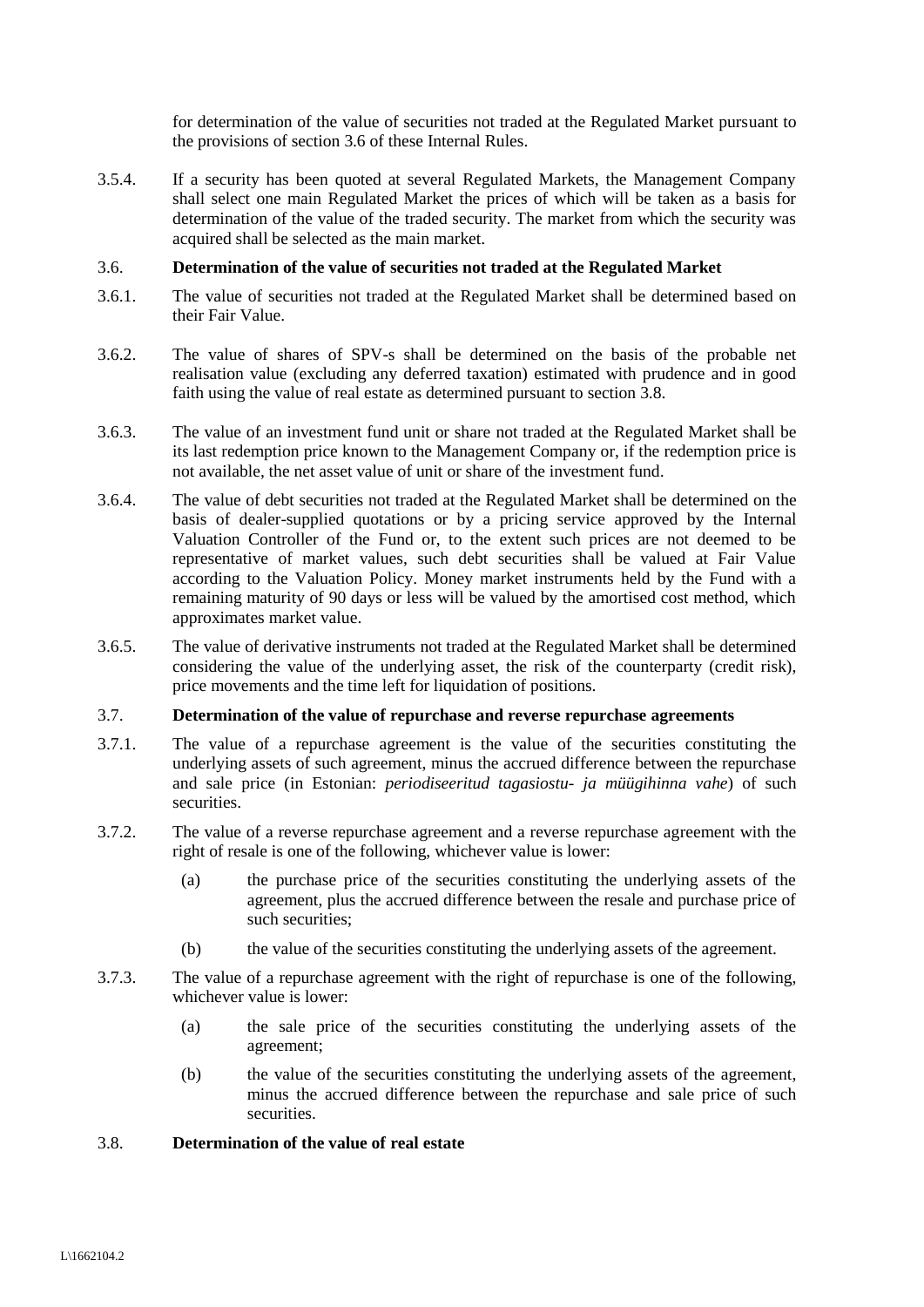- 3.8.1. The value of real estate shall be determined considering their Fair Value, which is the market value of real estate determined according to the Valuation Policy.
- 3.8.2. If the fair value of real estate cannot be reliably determined, the acquisition cost method must be used according to the International Financial Reporting Standards (IFRS).

#### <span id="page-3-1"></span>3.9. **Determination of the value of other assets**

- 3.9.1. The value of assets not mentioned in these Internal Rules shall be determined based on their Fair Value.
- 3.9.2. Income calculated on the accrual basis but not received (including interest and claims of interest nature, dividend claims and other accrued income and prepaid expenses) shall be summarised under accrued income and prepaid expenses.
- 3.9.3. The market value of other receivables shall be determined by assessing such receivables as amounts likely to be received.
- 3.10. The process of valuation of the assets of the Fund and division of tasks in the valuation process is regulated in more detail in the Valuation Policy.

# <span id="page-3-0"></span>**4. CALCULATION OF NAV OF THE FUND**

## 4.1. **To calculate NAV of the Fund, the following liabilities shall be deducted from the market value of the assets (determined pursuant to sectio[n 3](#page-1-0) above) of the Fund:**

- 4.1.1. recorded, but not yet paid, amount of the Management Fee as well as other expenses, calculated on accrual basis, directly related to management of the Fund payable on account of the Fund;
- 4.1.2. recorded, but not yet paid, depositary fees;
- 4.1.3. recorded, but not yet paid, distributions to Investors;
- 4.1.4. payables to Investors for redemption of Units;
- 4.1.5. recorded, but not yet paid, service and transfer charges direclty related to transactions made (or to be made) on account of the Fund;
- 4.1.6. liabilities related to payment orders and inter-bank settlements;
- 4.1.7. loans taken from credit institutions and other persons;
- 4.1.8. recorded, but not yet paid, expenses related to borrowings under § 276-1-2, § 276-1-3 and § 277 of the IFA;
- 4.1.9. expenses recorded on accrual basis, but not yet paid, including interests, payables of interest nature (in Estonian: *intressi iseloomuga võlad*) and other accurals (in Estonian: *muud viitvõlad*) as well as deferred income to be charged (in Estonian: *tulevaste perioodide ettemakstud tulud*);
- 4.1.10. other liabilities of the Fund.

# **5. IMPACT OF DISTRIBUTIONS MADE ON ACCOUNT OF THE FUND**

5.1. The distributions to Investors made on account of the Fund as stipulated in § 152 of the IFA shall be taken into account when calculating NAV of the Fund.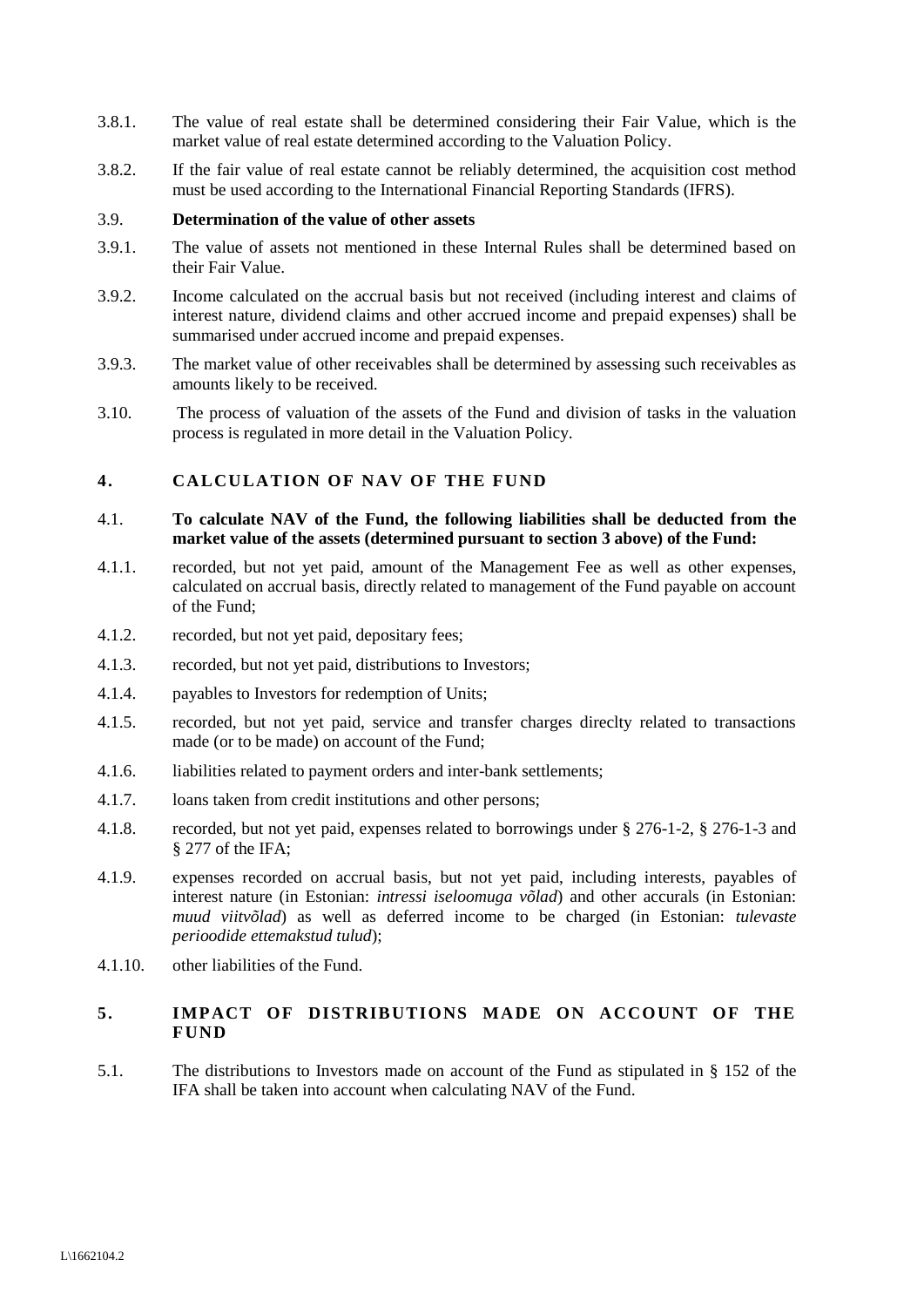## **6. CORRECTION OF MISCALCULATIONS AND ERRORS MADE IN DETERMINATION OF NAV AND COMPENSATION OF RESULTING DAMAGE**

- 6.1. In the event of inaccuracies in the NAV, which were caused by miscalculations or errors made in the determination of the NAV, the circumstances that caused the miscalculation or error shall be ascertained.
- <span id="page-4-0"></span>6.2. The permitted error margin for the NAV of a Unit is 3% of the correct NAV of the Unit.
- 6.3. Any miscalculation or error made in the determination of the NAV smaller than the margin provided in section [6.2](#page-4-0) shall be deemed an insignificant error. The Management Company is not under obligation to correct such error and damages caused by such error shall not be compensated.
- 6.4. Any miscalculation or error made in the determination of the NAV exceeding the margin provided in section [6.2](#page-4-0) shall be deemed a significant error. Such error shall be corrected and damage caused by such error shall be compensated. In addition to a single error exceeding the error margin, successive uncorrected errors, that individually do not exceed the error margin but do so when summed up, also constitute a significant error.
- 6.5. The person who detects a significant error shall promptly inform the Internal Valuation Controller, the management board and internal auditor of the Management Company thereof. The Management Company shall promptly inform the Fund's Depositary, the Fund's administrator, the Fund's payment agent, the person keeping the register of Units and the FSA of a significant error in determination of NAV. If Units are admitted to trading to a regulated securities market or multilateral trading facility, a significant error in determination of NAV shall be disclosed according to the rules of relevant market place.
- 6.6. The Management Company shall prepare an action plan for eliminating the significant error. To eliminate the error the Management Company shall:
- 6.6.1. identify the effect of the error on Investors and the Fund;
- 6.6.2. recalculate the NAV of the Fund and of a Unit for the period starting from the day of the commencement of the significant error until the day of its correction. In case several successive errors constitute the significant error, the day when the error margin was exceeded shall be the day of the commencement of the significant error. If during that period no Units have been issued or redeemed, the recalculation of the NAV is not necessary, except for when the error has affected payments made on account of the Fund;
- 6.6.3. identify the scope of the damages caused to the Fund and to the Investors;
- 6.6.4. notify the Investors who have been damaged. The information shall be delivered to the contact details of Investors in the register of Units.
- 6.7. Damage caused to Investors by significant error in the determination of the NAV shall be compensated to Investors on account of the Fund either by issuing new Units or in money from the surplus assets of the Fund. There will be no subscription fee in case of issuing Units to Investors in order to compensate damage. In case surplus assets of the Fund do not cover compensation amount to be paid to Investors, damage exceeding such surplus assets of the Fund shall be compensated in money by the Management Company.
- 6.8. Damage caused to the Fund by significant error in the determination of the NAV shall be compensated to the Fund as follows:
- 6.8.1. In case the Fund has suffered damage due to incorrect NAV of Unit, deriving from subscription of Units in case of undervaluation of NAV, the Management Company shall seek from the registrar of the Units deletion of over-issued Units from the Investor's register account. By way of exception, if deletion of over-issued Units would be in conflict